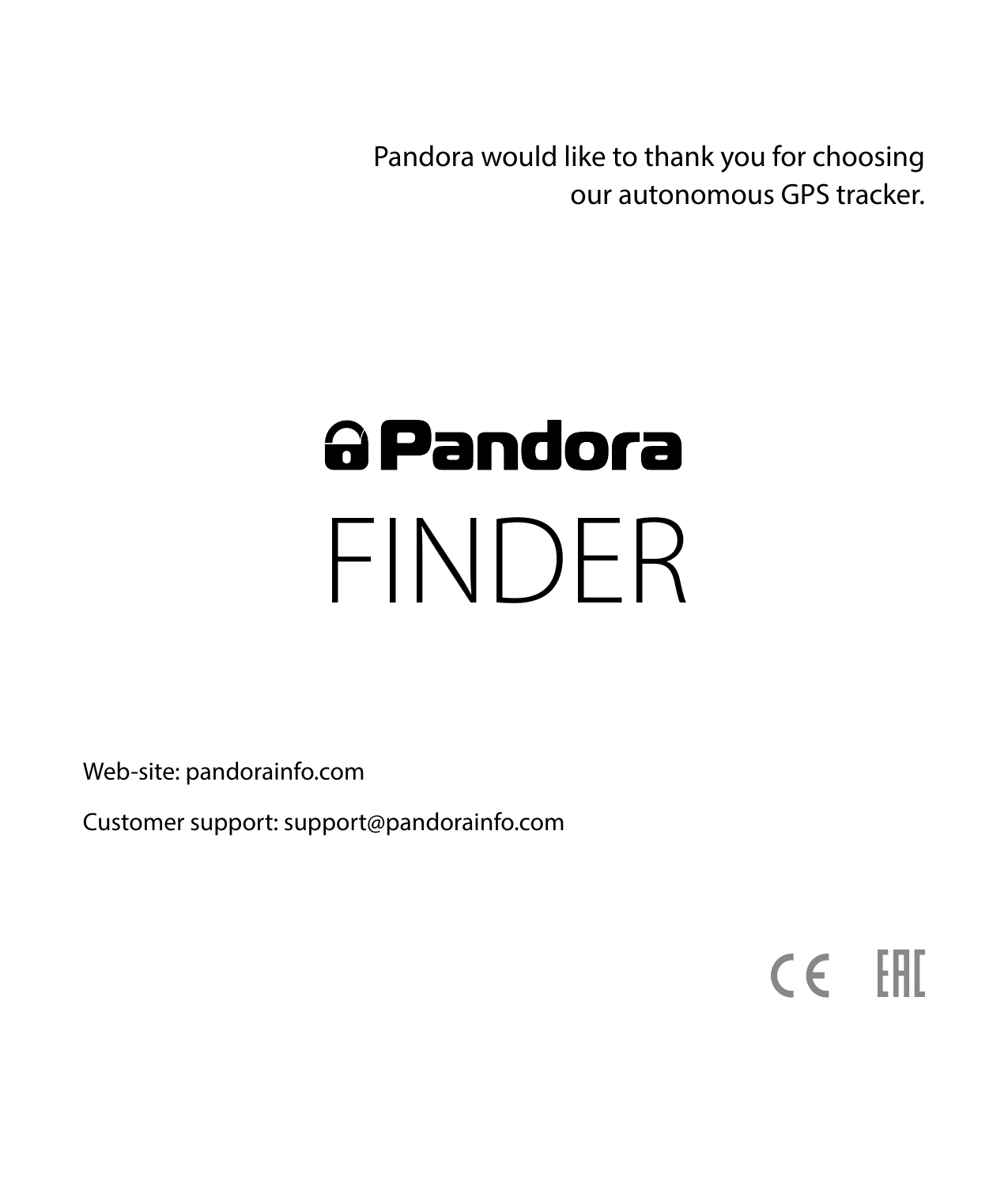# TABLE OF CONTENTS

| <b>General information</b>            | 3  |
|---------------------------------------|----|
| System set                            | 4  |
| Specification                         | 4  |
| Tracker modes                         | 6  |
| <b>Tracker functions</b>              | 7  |
| Owner's card                          | 9  |
| <b>Getting started</b>                | 10 |
| Pandora NAV BT app                    | 15 |
| Firmware update                       | 17 |
| Control using SMS commands            | 17 |
| Replacing or recharging the batteries | 19 |
| Tracker installation                  | 19 |
| Warranty obligations                  | 20 |
| Acceptance certificate                | 24 |
| Warranty card                         | 24 |

# GENERAL INFORMATION

The Pandora Finder tracker is a modern highly effective device that is used to determine the coordinates and track the movement of the monitored object.

Miniature sizes of the tracker allow placing it almost anywhere (in a bag, in a valuable parcel, on the collar of your pet, in a vehicle). A special application and a website provide information about the state, location and movement of the device and make it's usage as easy as possible. Built-in interfaces allow you to locate the tracker using GPS/GLONASS or LBS service, to monitor the environment and object state using the built-in microphone, to manage the unit using SMS commands, to receive coordinates on detecting movement using the built-in accelerometer, to easily configure the tracker via wireless Bluetoothconnection.

Well-thought-out functional and modern components will help you comfortably use our products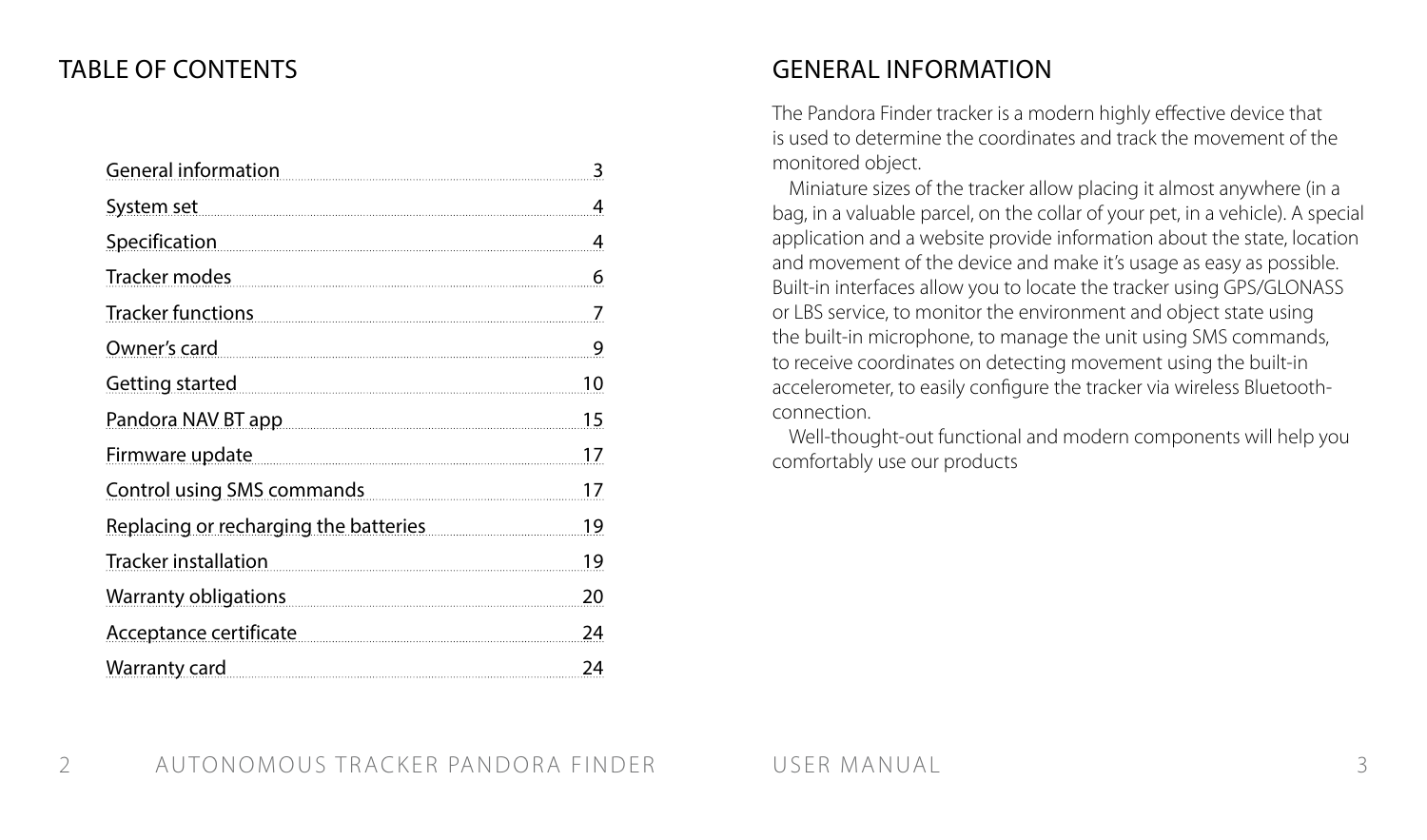# SYSTEM SET

| 1. Autonomous tracker |  |
|-----------------------|--|
| 2. SIM-card           |  |
| 3. Fastening kit      |  |
| 4. AAA Batteries      |  |
| 5. Owner's card       |  |
| 6. User manual        |  |
| 7. Packaging          |  |
|                       |  |

**NOTE! The manufacturer reserves the right to change the set and construction of the product to improve its technological and operational parameters without notification.**

## **SPECIFICATION**

| VALUE                    |
|--------------------------|
| 3V-5.5V                  |
| $<$ 4mA / $<$ 100mA      |
| AAA / 3 pcs.             |
| Telit GE866-OUAD         |
| nano-SIM                 |
| Bluetooth 4.2 Low Energy |
| Telit SE868              |
|                          |

| Accelerometer                                             | Kionix KX022-1020            |               |  |  |  |
|-----------------------------------------------------------|------------------------------|---------------|--|--|--|
| Microphone                                                | STMicroelectronics MP33AB01H |               |  |  |  |
| Operation temperature range<br>(depends on the batteries) | $-40^\circ$                  | $+85^{\circ}$ |  |  |  |
| Dimensions                                                | 54x46x17.7 mm                |               |  |  |  |



) The LED indicator is an s an information red light indicator. It displays the current state or mode of the device.

- The VALET button is used to activate the tracker and to change settings of the device.
- J ) Side fastenings are used to fix the tracker using clips.

) Magnetic fastenings are using to fix the tracker on a metal surface.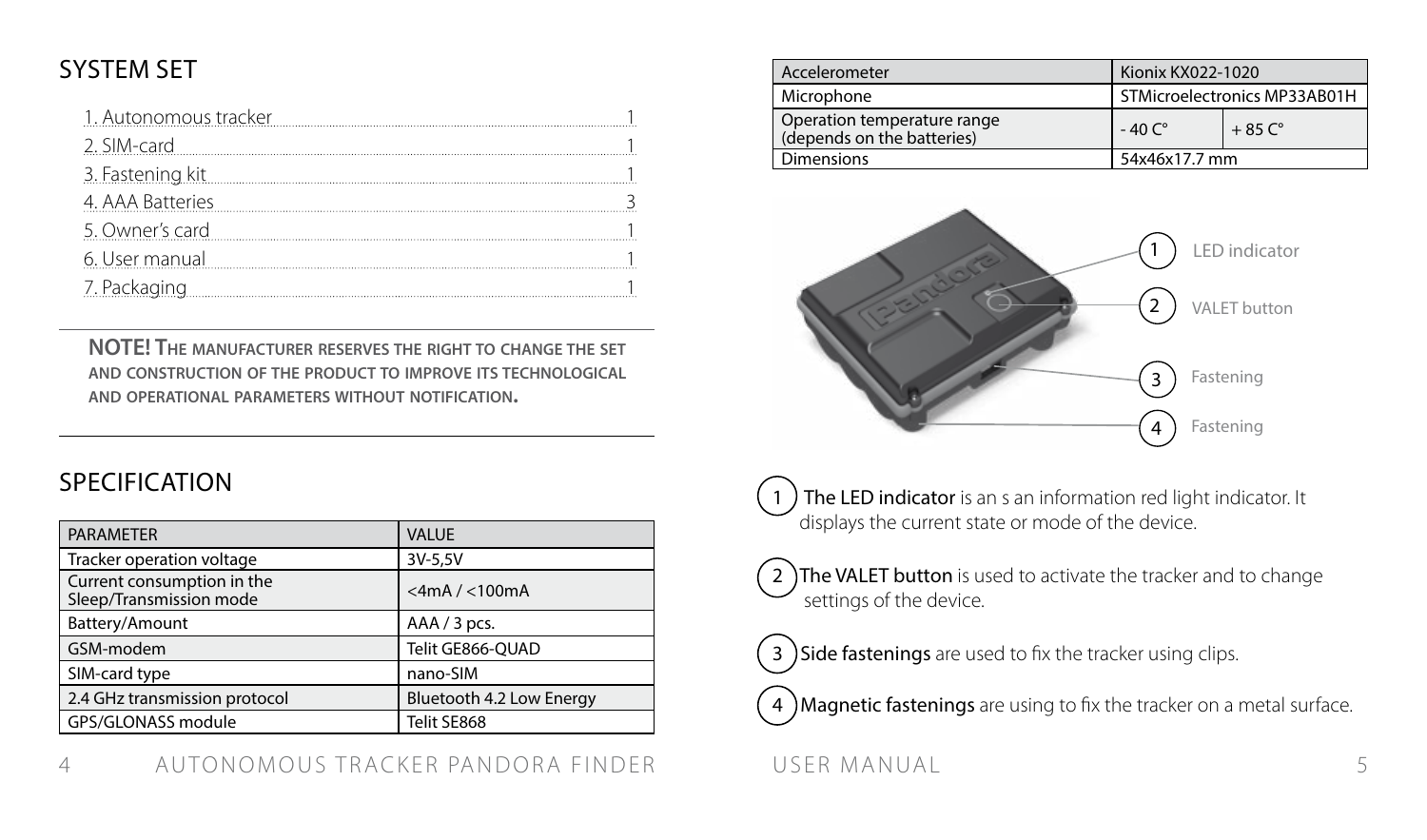# TRACKER MODES

• Transportation mode. This mode will have been active since the moment of manufacture of the device. The tracker will exit this mode after configuring the owner's phone number or the additional phone number. If all phone number are deleted from the tracker memory, the device will activate the transportation mode again.

**NOTE! The main owner's phone number can be deleted only by the Pandora NAV BT app.**

- Autonomous beacon mode. This mode is the main and it will be automatically activated after any phone number is added in the device memory. The device is in sleep mode the most of the time in this mode. The tracker «wakes up» (switch on GSM/GPS interfaces) for a short time with a preset periodicity in order to inform the owner about its location and state.
- Tracking mode. The owner forcibly turns on this mode to track the device location in real time and to activate the "Listening" function. In this mode, the tracker determines the current coordinates with a certain periodicity and sends them to the server to form the track of the object. This mode is configured using the internet service or/ and SMS.

#### **WARNING! IF YOU ACTIVATE TRACKNIG MODE AT THE MOMENT WHEN THE TRACKER IS IN SLEEP MODE. IT WILL BE ACTIVATED WHEN THE DEVICE WAKES UP THE NEXT TIME.**

# TRACKER FUNCTIONS

• Movement control function. This function is activated by a user to detect movement of the tracker.

• Listening function. This function switches on the built-in microphone to perform audio control of the environment.

This function can be activated by an SMS command or a phone call.

- Call the tracker from the phone number that is programmed to the tracker memory when the device is in the "Tracking" mode. The built-in microphone will be switched on when the tracker accepts the call;

- When the device is in the "Autonomous beacon" or "Tracking" mode, send the following SMS command: XXXX\*007\* (see the "CONTROL BY SMS COMMANDS" section) to the tracker from a the phone number that is programmed to the tracker memory. When the tracker wakes up, it will call the sender phone number and switch on the microphone.

#### • Tracker functions with the VALET button

 Tracker activation. This function sequentially switches on the tracker interfaces in order to change its parameters and settings.

Removing a mobile device. This function removes the previously paired mobile device from the tracker memory (removing Bluetooth connection).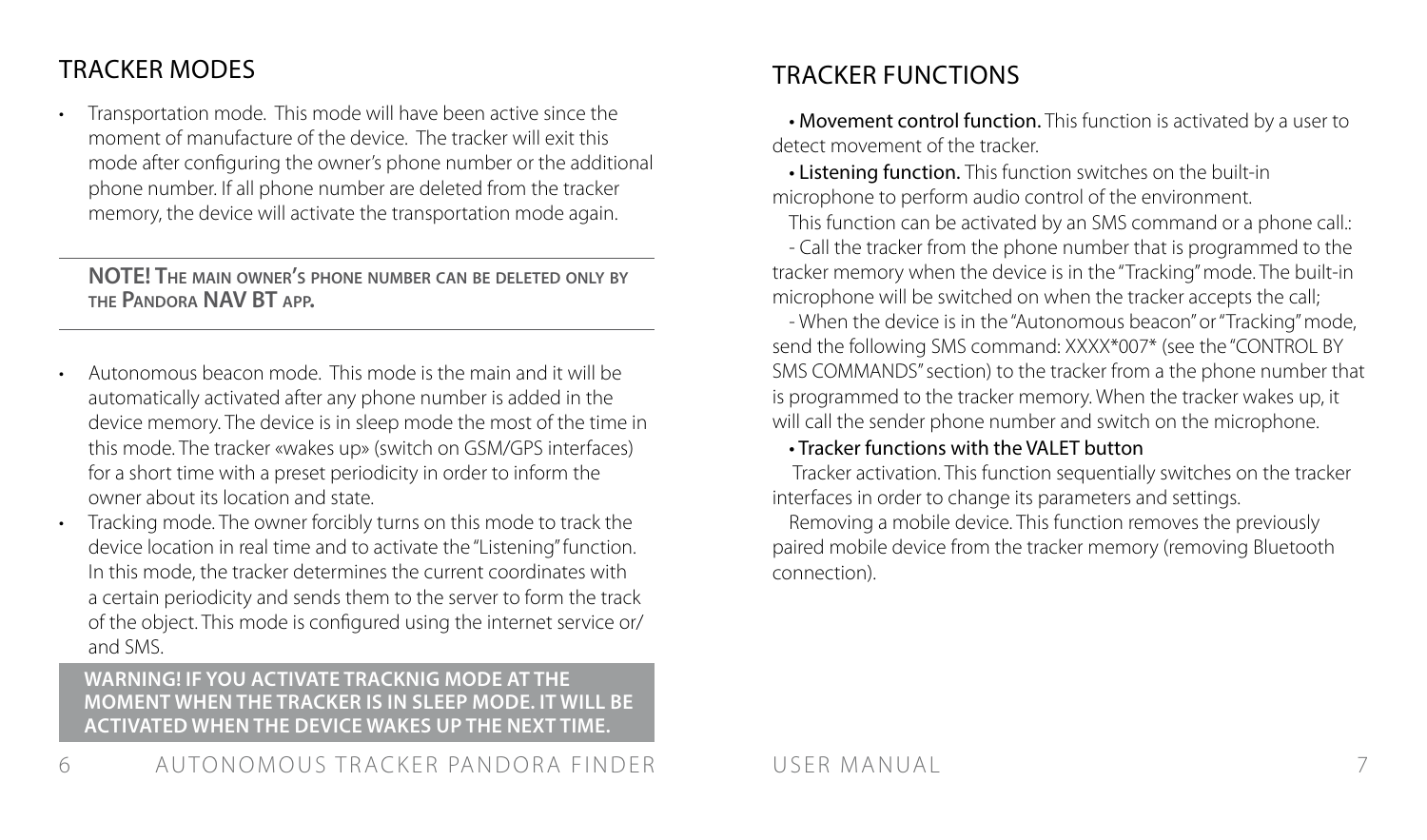#### **Firmware update via Bluetooth connection**

| Function                    | <b>VALET</b> button            | <b>LED</b> indicator                          |
|-----------------------------|--------------------------------|-----------------------------------------------|
| Tracker activation          | Hold for 3 seconds             | 3 short flashes                               |
| Removing a<br>mobile device | Hold for 6 seconds             | 6 short flashes                               |
| Firmware update             | Hold for 10 seconds<br>or more | 9 short flashes +<br>following smooth flicker |

#### • LED indication

|  | Bluetooth-connection is available       |
|--|-----------------------------------------|
|  | Uploading data to the server            |
|  | GPS coordinates detection               |
|  | Main owner's phone can<br>be programmed |
|  | Available for an incoming call          |
|  | Incoming call                           |
|  | Tracking mode is active                 |

# OWNER'S CARD

The owner's plastic card contains private information under the protective layer.

**WARNING! CAREFULLY ERASE THE PROTECTIVE LAYER, DO NOT USE SHARP OBJECTS TO AVOID DAMAGING OF THE HID-DEN INFORMATION UNDER THE LAYER. THE HIDDEN INFOR-MATION UNDER THE PROTECTIVE LAYER IS INTENDED ONLY FOR THE DEVICE OWNER. THE OWNER'S PERSONAL CARD AND THE HIDDEN INFORMATION CANNOT BE RESTORED.**

• LOGIN is a 10-digit number used to add the device to the internet service.

• PASS (Password). This information is used to add the device to the internet service. The pass contains 8 characters and can consist of digits, lower and upper case letters.

• System phone number –

phone number of the SIM-card that is included in the system set. The SIM-card can be changed by a user or by a dealer.

• PIN – not used

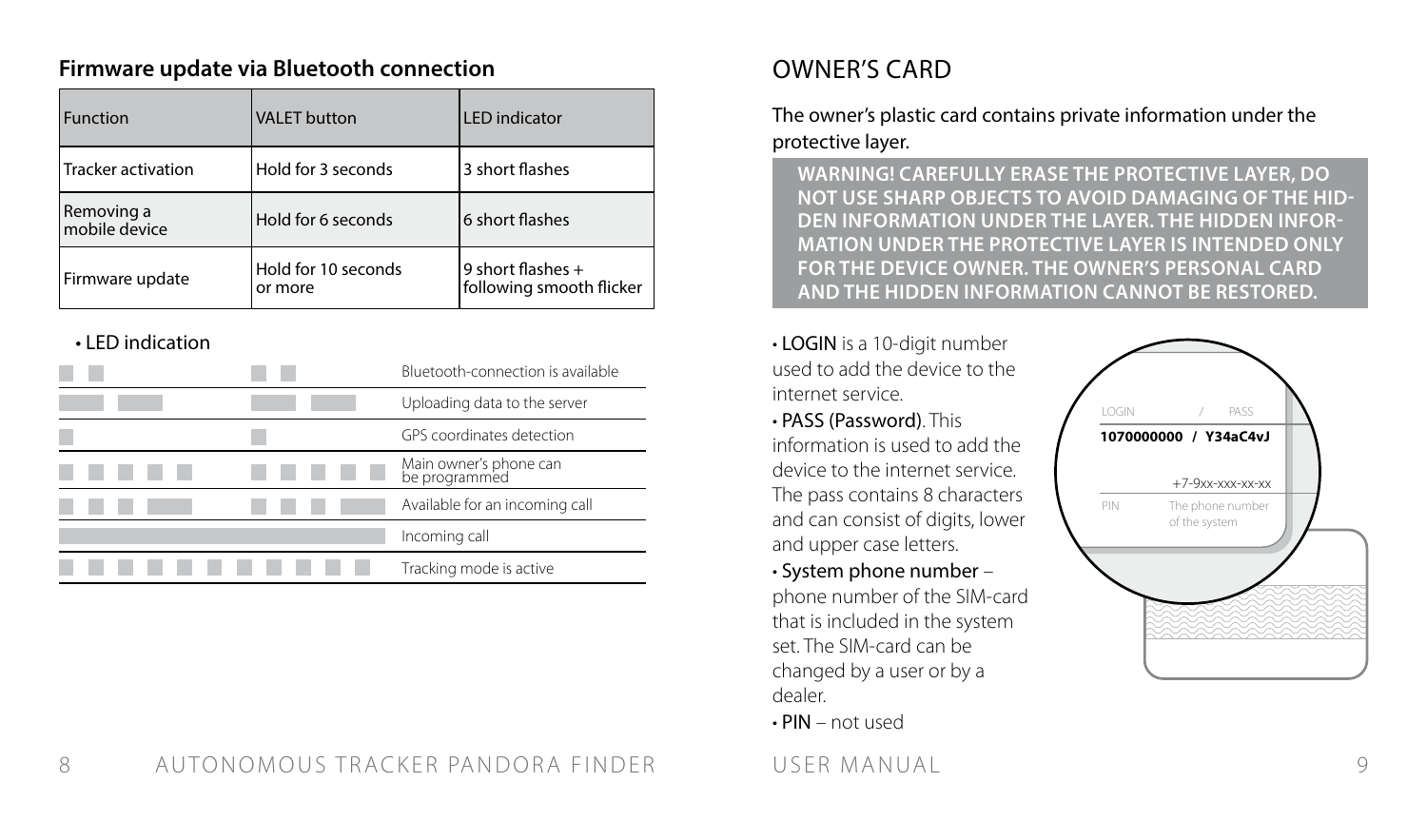# GETTING STARTED

**WARNING! THE ONWER SHOULD MONITOR THE STATUS AND ACCOUNT BALANCE OF THE SIM-CARD INSTALLED IN THE DEVICE. IF THE SIM-CARD IS LOCKED OR DEFECTIFE, THE FUNCTIONALITY OF THE TRACKER WILL BE UNAVAILABLE.** 

#### STEP 1 – Create and account and add your tracker

In order to use our online services pandora-on.com and mobile apps Pandora Online (Android), Pandora Pro (iOS), it is required to create an account and add your device to your account. Follow the "Registration" procedure" on pandora-on.com or in mobile apps Pandora Online or Pandora Pro to create an account. The data created at the registration stage (login – your email address, password – your own password) is used to login to the account. An email with the confirmation link will be sent to your e-mail address after the registration procedure is completed. The registration of the account will be completed after you follow the provided link.

**WARNING! IF YOU HAVEN'T RECEIVED THE CONFIRAMTION E-MAIL, CHECK THE SPAM FOLDER OR FOLLOW THE "FORGOT PASSSWORD" PROCEDURE ON THE MAIN PAGE OF PANDO-RA-ON.COM**

Web-service: pandora-on.com

The mobile apps can be downloaded from the appropriate app store: App Store (iOS) – Pandora Pro;

Google Play (Android) - Pandora Online.

**WARNING! MINIMUM REQUIREMENTS FOR MOBILE DEVICES: ANDROID V4.4; IOS V10.**

#### STEP 2 – Add the tracker to your account.

Login to the web-service pandora-on.com or mobile app Pandora Online/Pandora Pro with the specified data (email address and your own password). Proceed to the "Add a device/Add a system" window and enter the LOGIN and PASS written on the Owner's card and add the device. You will get access to the tracker status and settings after adding the device to your account

#### STEP 3 – Prepare the device for operation

Carefully disassemble the device and install batteries keeping in mind the correct polarity. Assemble the tracker keeping the original layout of the parts. The tracker is in the "Transportation" mode at the moment of the shipment.

**WARNING! WE RECOMMEND THAT YOU UPDATE FIRMWARE OF THE TRACKER BEFORE THE NEXT STEPS.**

#### STEP 4 – Set the owner's phone number

Owner' phone number is a phone number that is set by a user. The device will exit the "Transportation" mode and enter the "Autonomous beacon" mode after this phone number is programmed (see the "TRACKER MODES" section).

#### **NOTE! After the owner's phone is programmed and then each time when the tracker wackes up, it will search for gps**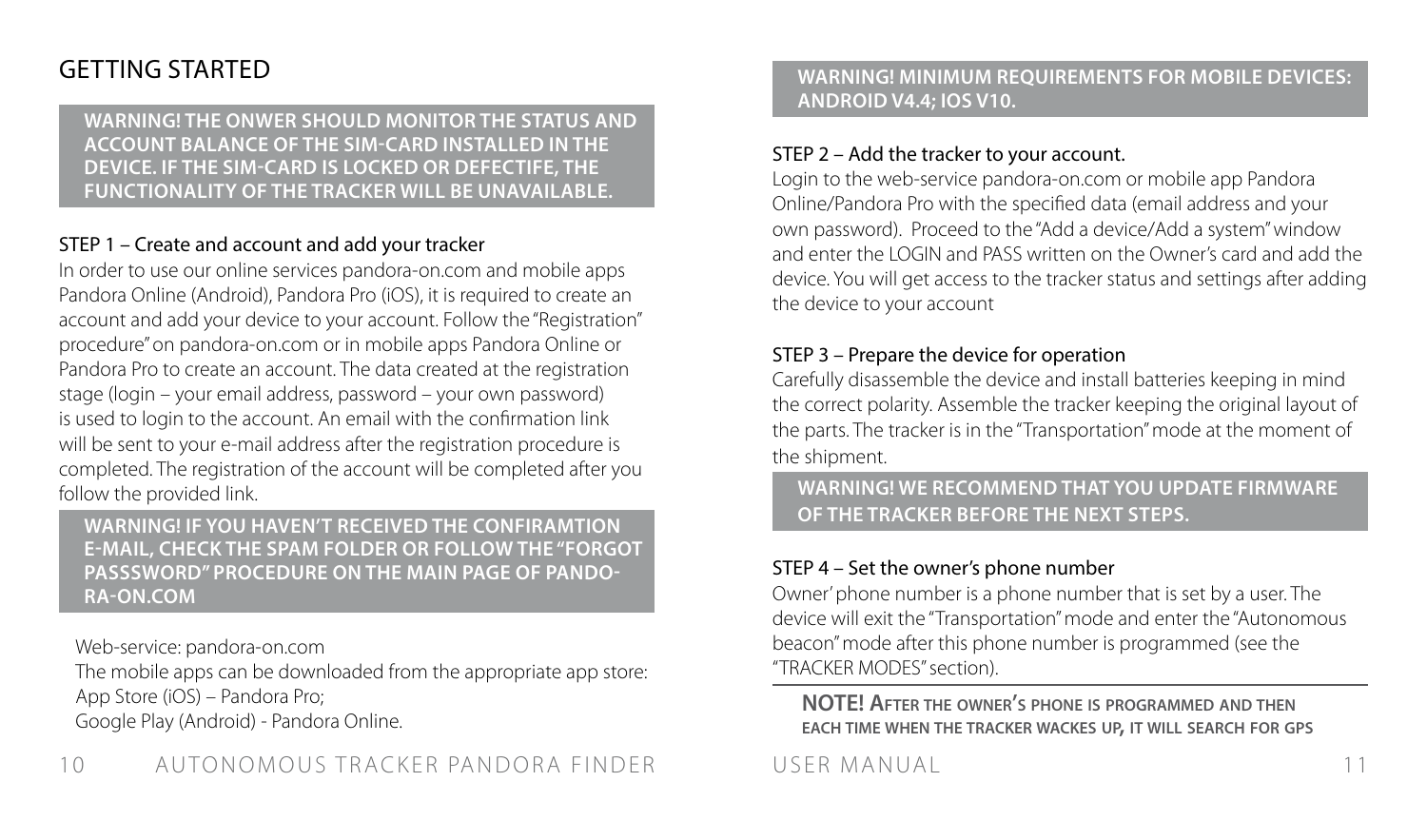**coordinates. We reccomned to locate the tracker in places that are fine for the satelite signal at these moments. Otherwise, it will be dificult to determine tracker location.**

There are three ways to set the owner's phone number:

- Log in to pandora-on.com with the previously registered account. Go to the "SETTINGS" – "NOTIFICATIONS" menu. Enter the owner's phone number in the "Main number" field in the following format: +xxхххххххххх. Save the settings after entering the number.
- Activate the tracker by pressing and holding the VALET button for 3 seconds (3 short flashes of the LED). Release the button after the third flash. The tracker will receive the settings from the Internetservice within 10 minutes.
- Activate the tracker by pressing and holding the VALET button for 3 seconds (3 short flashes of the LED). Release the button after the third flash. The tracker will enter the settings mode. After that, it will be available for a call within two minutes. Make a call from the owner's number to the phone number of the device at the given time. The system will automatically remember the number of the incoming call as the owner's number and will end the call. This setting is available after a mobile phone is paired with the
- tracker (see the PANDORA NAV BT MOBILE APPLICATION section). Make a Bluetooth connection with the tracker via the mobile application PANDORA NAV BT. Enter your phone number in the following format +xxxxxxxxxxxx in the "Notification number 1"

field in the "Settings –Phone" menu. Disconnect the Bluetooth connection after the settings are complete.

#### After you program any phone number, the tracker is ready to work (default settings is 1 "waking up" per 12 hour).

**WARNING! IF A PHONE NUMBER HAS NOT BEEN PRO-GRAMMED OR ALL PHONE NUMBER HAS BEEN DELETED FROM THE DEVICE MEMORY, THEN THE TRACKER WILL GO TO "TRANSPORTAITION MODE"**

#### STEP 5 – Additional settings

•

To change default settings of the tracker, use the Pandora NAV BT app (see the "PANDORA NAV BT APPLICATION" section) or online service pandora-on.com.

An example of changing settings using the pandora-on.com:

- go to the "SETTINGS" menu
- go to the "CONNECTION" submenu;

– Set time when the tracker will wake up by the "Frequency" and "Activation time" settings;

– Save the changed settings.

**NOTE! This setting is also available in the mobile apps.**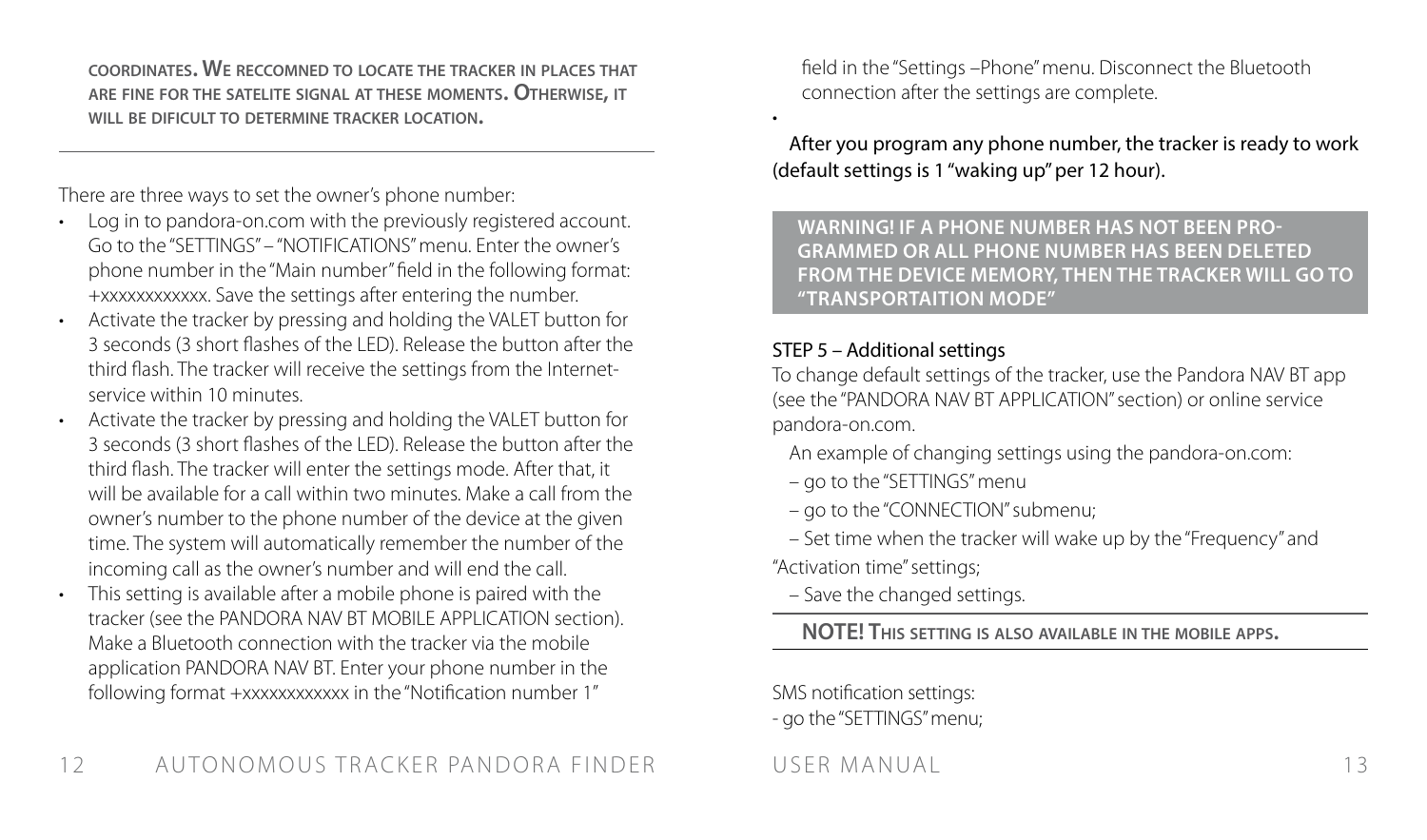- go the "NOTIFICATIONS" submenu;

- you can add additional phone numbers for SMS notifications and access to the "Listening" function if needed:

- in the "Activation" column, set a notification sign opposite the main or additional phone number;

- Save the changed settings.

### **NOTE! This setting is also available in the mobile apps**

PUSH and E-mail notification settings:

- go the "ADMINISTRATIVE SETTINGS" menu;

- go the "RULES" submenu;

- use the "ADD RULE" button to create two rules;
- select the "Event group" rule, Select the "Point" event, select your device in the right column and save the settings;
- select the "Low balance" rule, enter a minimum balance value to send a notification, select your device in the right column and save the settings;
- go back to the "RULES" submenu, assign email notifications in the "E-mail" column and push notifications to mobile devices with the installed app(Pandora Online/Pro) in the "PUSH" column.

**NOTE! You can create up to 3 rules under <sup>a</sup> single account. Login to the mobile app (Pandora Online/Pro) to see your phone in the "PUSH" column. To block (delete) a mobile device from your account go to the profile settings (click on the User name on the main page).** 

When you finish configuring the tracker, activate the tracker by holding the VALET button for 3 seconds (3 flashes of the LED), the tracker will be activated and will confirm the new settings.

# PANDORA NAV BT APP

Pandora NAV BT application is a tool for setting up and updating firmware of the tracker. The connection between the application and the tracker is established only with the mobile device that was previously added to the system memory via a special coded Bluetooth Low Energy protocol (see the "Pairing/removing a mobile device" section).

#### You can download free Pandora NAV BT application for your mobile device in the application store (Google Play).

#### **WARNING! TO USE THE MOBILE APPLICATION WITH THE TRACKER, YOUR DEVICE SHOUD HAVE ANDROID 4.4 OR HIGER AND BLUETOOTH 4.0 MODULE; IOS V10."**

#### Pairing/removing a mobile device

• To pair a mobile phone with the tracker: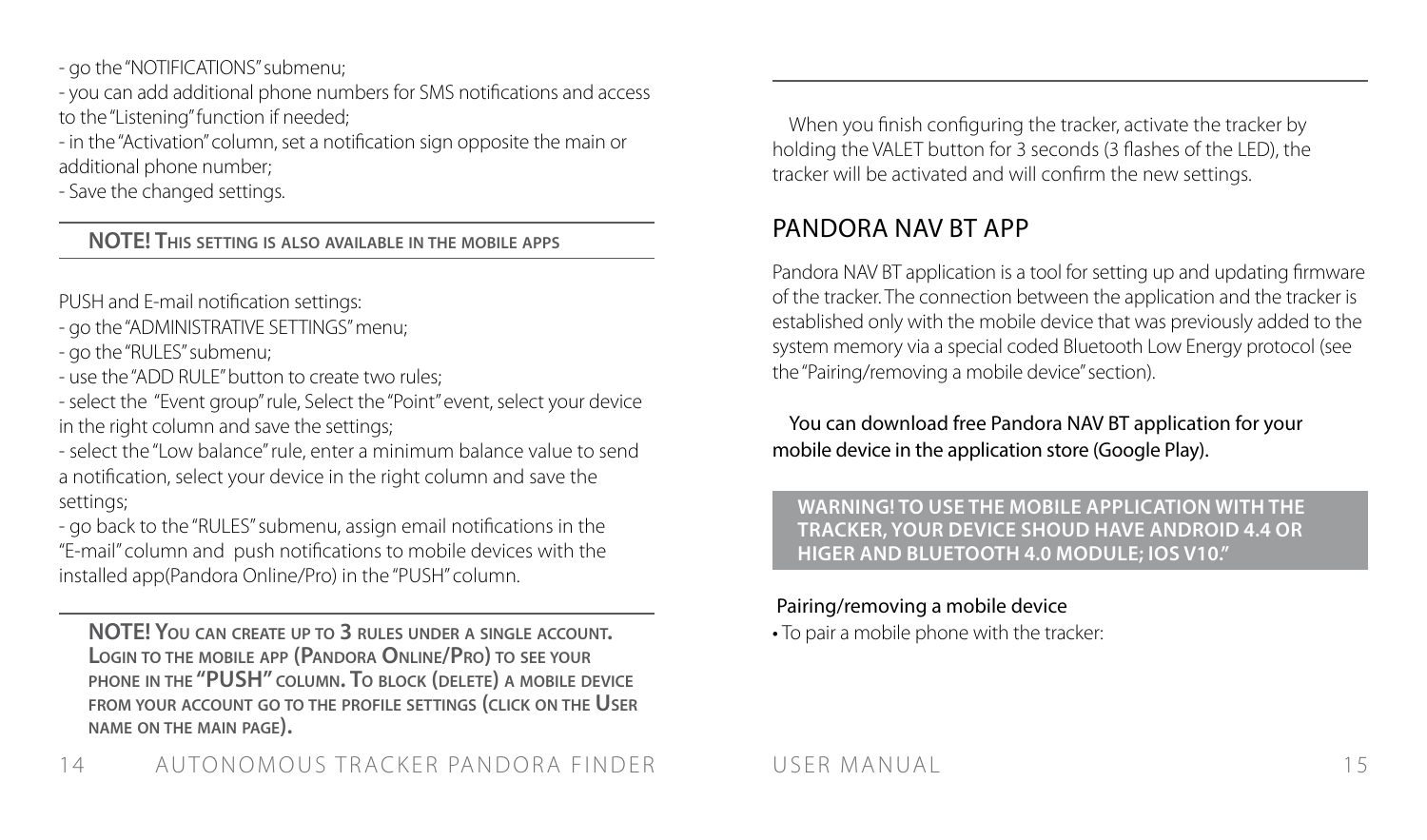- Turn on the Bluetooth on your phone and run the Pandora NAV BT app;

- Press and hold the VALET button for 3 seconds (3 flashes of the LED), release the button after the third flash – the tracker will activate the Bluetooth connection;

- Select the found device in the «Search» menu of the application, enter the pairing PIN-code 0-0-0-0-0-0, the devices will be paired after confirming the PIN-code entry.

**NOTE! To re-pair the mobile device with the tracker, it is required to remove the Bluetooth connection from the mobile phone and from the tracker.**

• To remove a mobile device from the tracker memory:

- Press and hold the VALET button for 6 seconds (until a 6 flash of the LED), release the button after the 6th flash – the tracker will remove the previously paired device;

- Then the tracker will activate pairing mode for 1 minute.

### Using the app

Being in the Bluetooth radio coverage zone, Press and hold the VALET button for 3 seconds (3 flashes of the LED), run the PANDORA NAV BT application. The application will automatically detect the system and make a connection. The main menu will be opened after making the connection.

# FIRMWARE UPDATE

In order to update the tracker firmware, press and hold the VALET button form more than 10 seconds until smooth flicker appears.. Run the PANDORA NAV BT, go to «Search device» and select the found device.

You can select one of the update options

• internet - you can upload the latest firmware from the internet server.;

• File manager (Only for Android)- you can upload the firmware from the phone's memory. (the firmware is available on pandorainfo.com).

# CONTROL USING SMS COMMANDS

The tracker can receive and execute SMS commands. The tracker receives SMS messages when it wakes up. To protect the tracker against unauthorized messages each command must contain the Service PINcode - ХХХХ (factory default value is 1-1-1-1).

#### **WARNING! WE RECOMMEND THAT YOU CHANGE THE DE-FAULT VALUE OF THE SERVICE PIN-CODE**

ХХХХ\*PIN\*YYYY\* - Changing the "Service PIN-code". This command can be executed only from the phone number that has been previously programmed in the tracker memory ХХХХ – current PIN-code (default value is 1-1-1-1) YYYY – new PIN-code.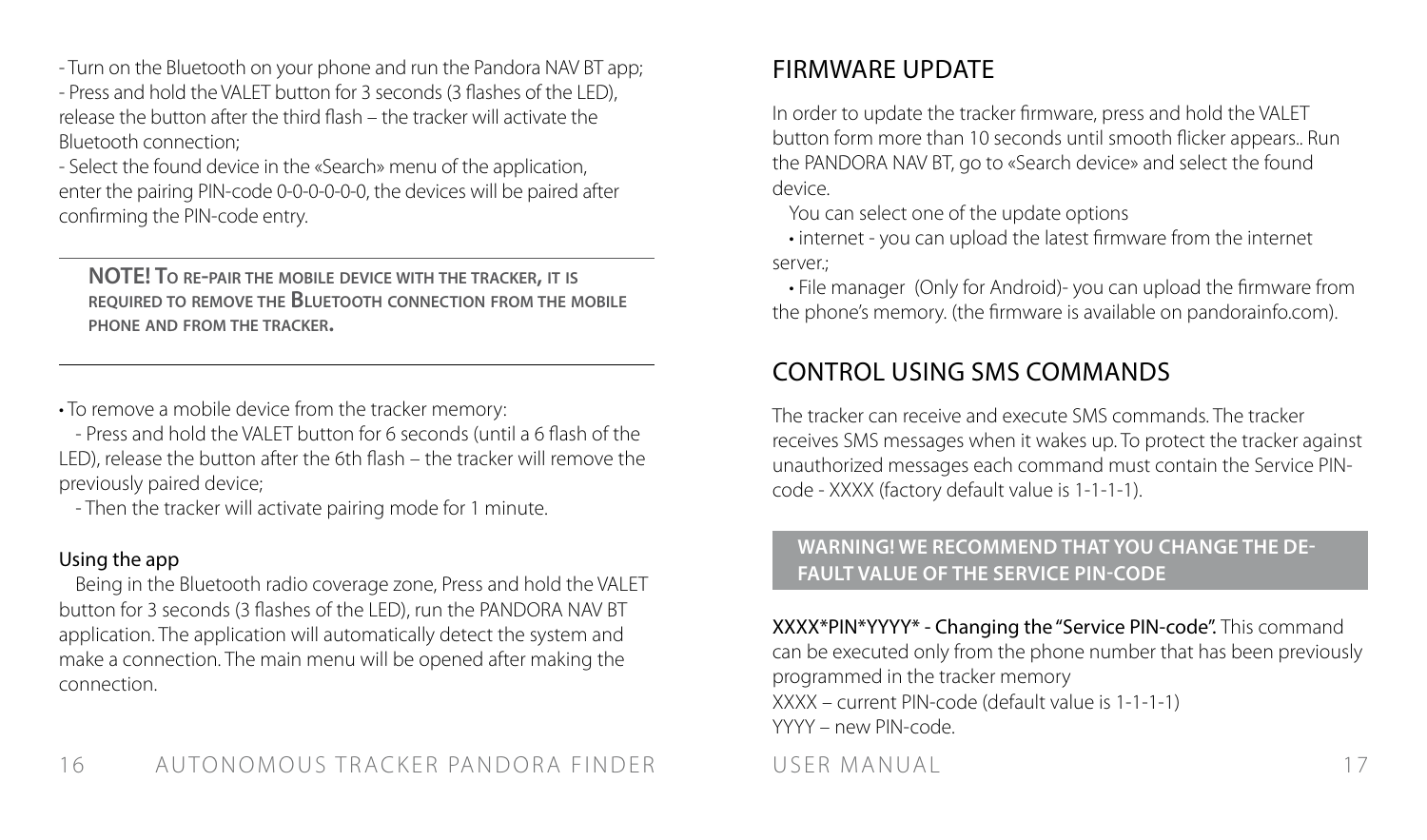The tracker will answer - "PIN-code changed" after the command execution.

XXXX\*666\* - Switching on the "Tracking mode". The tracker will activate the "Tracking mode" for a previously specified period or until a command to switch it off would be received. The tracker will answer - "Settings changed" after the command

execution.

#### ХХХХ\*999\* - Switching off the "Tracking mode".

ХХХХ\*ALARM\*YYY\* - Setting periodicity of communication. YYY – hours value from 001 to 168. The tracker will answer - "Settings changed" after the command execution.

ХХХХ\*500\* - Request current location.

ХХХХ\*100\* - Request balance of the SIM-card.

ХХХХ\*007\* - Switching on the "Listening" function.

**WARNING! MOST MOBILE PROVIDERS STORE UNDELIVERE MESSAGES NO MORE THAN 24 HOURS.**

# REPLACING OR RECHARGING THE BATTARIES

When replacing or recharging the batteries, it is necessary to carefully perform the following sequence of actions:

- Open the cover of the device;
- Replace the batteries:
- Insert the batteries keeping in mind the correct polarity.
- Close the cover;
- Activate the tracker in an open area with fine GPS signal.

**WARNING! IT IS PROHIBITED TO RECHARGE THE BATTERIES THAT ARE INCLUDED IN THE SYSTEM SET. IT IS RECOMMEND-ED TO USE LITHIUM (LI-FES2) BATARIES ESPECIALY AT LOW TEMPERATURES. ALKALINE BATARIES ARE ALSO ALLOWED; DO NOT USE REGULAR ZINC-CARBON BATTERIES.**

# TRACKER INSTALL ATION

The following conditions must be considered when installing the tracker:

- Good conditions for signals of the GPS/GLONASS receiver, GSM modem, 2.4GHz radio interface (BLE4.2);
- Good conditions for the built-in microphone operation;
- The module must be rigidly fixed in order to avoid damage and movement while driving;
- The device must be installed in places where there are no any liquids, condensate and high temperature;
- The module should be installed the front side up (the side with the Pandora sign, the VALET button and the LED).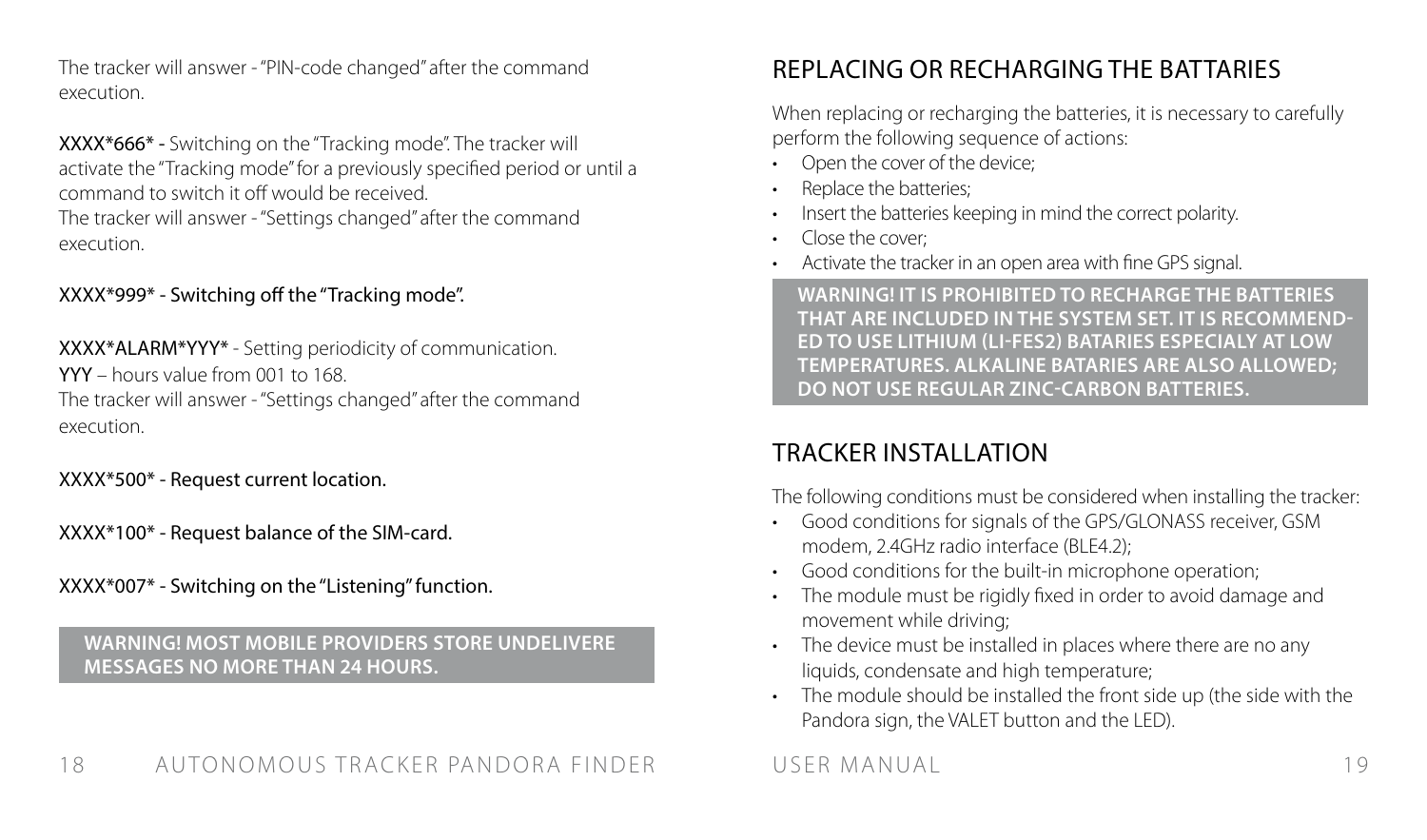# WARRANTY OBLIGATIONS

The manufacturer guarantees correct operation of the device if exploitation, installation, storage and transportation conditions described in this manual were met.

The device should only be used according to the manual.

Parts malfunctioning during warranty period on the fault of the manufacturer should be repaired or replaced by the installation center of the manufacturer or by certified service center.

A user loses the right for warranty services in the following cases:

- when the warranty period expires:
- if exploitation, installation, storage or transportation conditions
- were not met:
- if there is mechanical damage of the external parts of the device after it is sold. This includes: fire damage, consequential damage in case of car accident, aggressive liquids and water seeping damage, damage caused by improper use;
- if the damage was caused with incorrect settings and parameter adjustment:
- if there is no properly filled warranty card and installation certificate.

Warranty period is 3 years since the moment of purchase, but no more than 3,5 (three and a half ) years since the moment of production.

This warranty does not include batteries, as they have their own service life time. Maintenances and repairs of the system with expired warranty period are carried out at the expense of the user on separate contracts between the user and the installer/service center